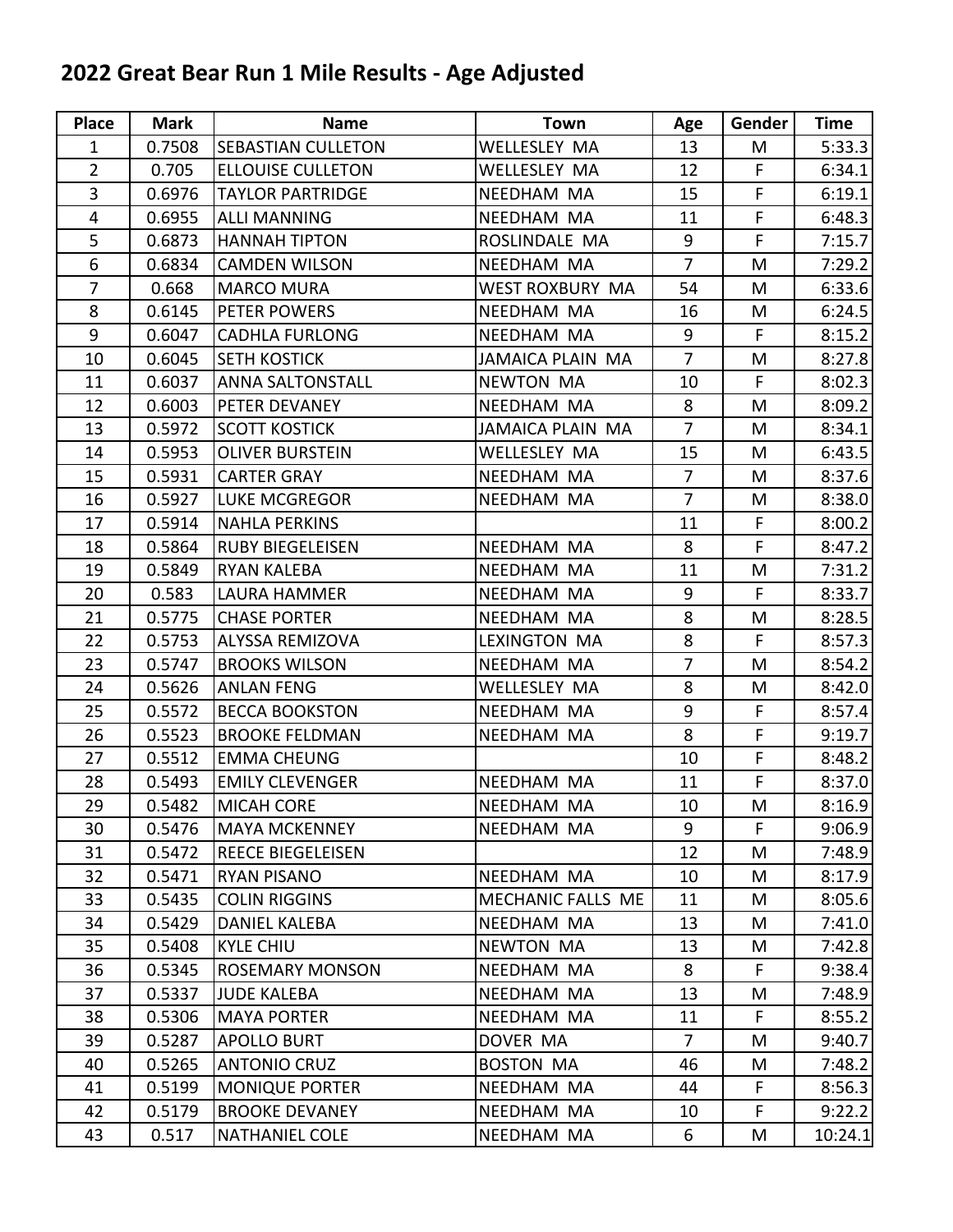| 44       | 0.5133           | <b>ADDIE DARY</b>                                |                                 | 8              | F      | 10:02.2           |
|----------|------------------|--------------------------------------------------|---------------------------------|----------------|--------|-------------------|
| 45       | 0.5125           | MADELEINE NORMANDIN                              | <b>CANTON MA</b>                | 8              | F      | 10:03.2           |
| 46       | 0.5111           | <b>CLAIRE WELLS</b>                              | <b>WELLESLEY HILLS MA</b>       | 9              | F      | 9:45.9            |
| 47       | 0.5107           | <b>CASEY OWEN</b>                                |                                 | 42             | F      | 8:53.4            |
| 48       | 0.5059           | <b>CLARA KOSTICK</b>                             | <b>JAMAICA PLAIN MA</b>         | 10             | F      | 9:35.5            |
| 49       | 0.5058           | ZACHARY CHIU                                     | <b>NEWTON MA</b>                | 11             | M      | 8:41.8            |
| 50       | 0.5053           | <b>LAYLA TAYLOR</b>                              | NEEDHAM MA                      | 9              | F.     | 9:52.7            |
| 51       | 0.5013           | <b>NORA ROSE KALEBA</b>                          | NEEDHAM MA                      | $\overline{7}$ | F      | 10:38.9           |
| 52       | 0.5007           | <b>EMILIA BEVANS</b>                             | DEDHAM MA                       | 8              | F      | 10:17.4           |
| 53       | 0.4987           | <b>NORA MATHIAS</b>                              | NEEDHAM MA                      | $\overline{7}$ | F      | 10:42.2           |
| 54       | 0.4971           | <b>DYLAN YANOFSKY</b>                            | NEEDHAM MA                      | 6              | M      | 10:49.0           |
| 55       | 0.4951           | AYLA STROESSNER WALDMAN                          | <b>NEWTON MA</b>                | 8              | F      | 10:24.3           |
| 56       | 0.4893           | LOUISA WOOLARD                                   | NEEDHAM MA                      | $\overline{7}$ | F      | 10:54.6           |
| 57       | 0.4846           | <b>FIONA GADA</b>                                | <b>NEEDHAM HEIGHTS M</b>        | $\overline{7}$ | F      | 11:01.0           |
| 58       | 0.4731           | <b>BILL THARIAN</b>                              |                                 | 64             | M      | 10:06.2           |
| 59       | 0.4666           | <b>EMMA MCGREGOR</b>                             | NEEDHAM MA                      | 9              | F      | 10:41.8           |
| 60       | 0.4656           | <b>HENRY RICO</b>                                | NEEDHAM MA                      | 10             | M      | 9:45.1            |
| 61       | 0.4652           | <b>ETHAN GRUNERT</b>                             | NEEDHAM MA                      | 5              | M      | 12:13.2           |
| 62       | 0.4624           | <b>ROBERT FELDMAN</b>                            | NEEDHAM MA                      | 52             | M      | 9:19.3            |
| 63       | 0.4591           | <b>CAMILLE KAPLAN</b>                            | NEEDHAM MA                      | 6              | F      | 12:05.9           |
| 64       | 0.4582           | <b>AIDEN TAUBE</b>                               | <b>NEWTON MA</b>                | 11             | M      | 9:36.0            |
| 65       | 0.4577           | <b>ALAN PISANO</b>                               | NEEDHAM MA                      | 45             | M      | 8:54.4            |
| 66       | 0.4505           | <b>ANDERSON CORE</b>                             | NEEDHAM MA                      | 8              | M      | 10:51.9           |
| 67       | 0.4505           | <b>DARY FRANCOIS</b>                             |                                 | 58             | M      | 10:03.7           |
| 68       | 0.4494           | <b>PETER GRAY</b>                                | NEEDHAM MA                      | 38             | M      | 8:36.3            |
| 69       | 0.4444           | <b>KEVIN MCKENNEY</b>                            | NEEDHAM MA                      | 44             | M      | 9:06.3            |
| 70       | 0.4435           | <b>CHARLOTTE BURNSTEIN</b>                       | NEEDHAM MA                      | 11             | F      | 10:40.3           |
| 71       | 0.4397           | <b>CHARLIE JASTER</b>                            | AUBURNDALE MA                   | 8              | M      | 11:08.0           |
| 72       | 0.4392           | <b>PATTY CHRISTIAN</b>                           | NEEDHAM MA                      | 48             | F      | 11:06.4           |
| 73       | 0.4382           | <b>MAYA ANDERSON</b>                             | NEEDHAM MA                      | 8              | F      | 11:45.4           |
| 74       | 0.433            | <b>JONATHAN MONSON</b>                           | NEEDHAM MA                      | 48             | M      | 9:38.4            |
| 75       | 0.4318           | AIDAN ZBRZEZNY                                   | NEEDHAM MA                      | 9              | M      | 10:53.7           |
| 76       | 0.4304           | <b>ELIZA CORE</b>                                | NEEDHAM MA                      | 45             | F.     | 10:55.6           |
| 77       | 0.4151           | <b>REECE BIEGELEISEN</b><br><b>MATTHEW KERNS</b> | NEEDHAM MA                      | 12             | M      | 10:18.1           |
| 78<br>79 | 0.4144<br>0.4129 | <b>RAVI OZA</b>                                  | NEEDHAM MA<br>NEEDHAM HEIGHTS M | 39<br>6        | M<br>M | 9:24.1<br>13:01.3 |
| 80       | 0.4115           | <b>ADRIENNE MATHIAS</b>                          | NEEDHAM MA                      | 39             | F.     | 10:42.2           |
| 81       | 0.4053           | <b>JAY CHRISTIAN</b>                             | NEEDHAM MA                      | 12             | M      | 10:33.1           |
| 82       | 0.4023           | <b>CORI KOSTICK</b>                              | JAMAICA PLAIN MA                | 41             | F      | 11:09.8           |
| 83       | 0.4007           | <b>SCOTT TAYLOR</b>                              | NEEDHAM MA                      | 41             | M      | 9:52.2            |
| 84       | 0.3967           | <b>ARIANNA KARELIS</b>                           | NEEDHAM MA                      | 9              | F.     | 12:35.0           |
| 85       | 0.3901           | <b>MARC NORMANDIN</b>                            | <b>CANTON MA</b>                | 40             | M      | 10:03.8           |
| 86       | 0.3876           | <b>MORGAN FAIRNENY</b>                           | NEEDHAM MA                      | 12             | F.     | 11:56.9           |
| 87       | 0.3833           | <b>JULIAN PARSONS</b>                            | MEDFIELD MA                     | 13             | M      | 10:53.0           |
| 88       | 0.3809           | <b>ALYSSA HAVSY</b>                              | NEEDHAM MA                      | 8              | F      | 13:31.5           |
| 89       | 0.3806           | <b>LAUREN WEITZER</b>                            |                                 | 41             | F.     | 11:47.8           |
| 90       | 0.3772           | ADAM COLE                                        | NEEDHAM MA                      | 40             | M      | 10:24.3           |